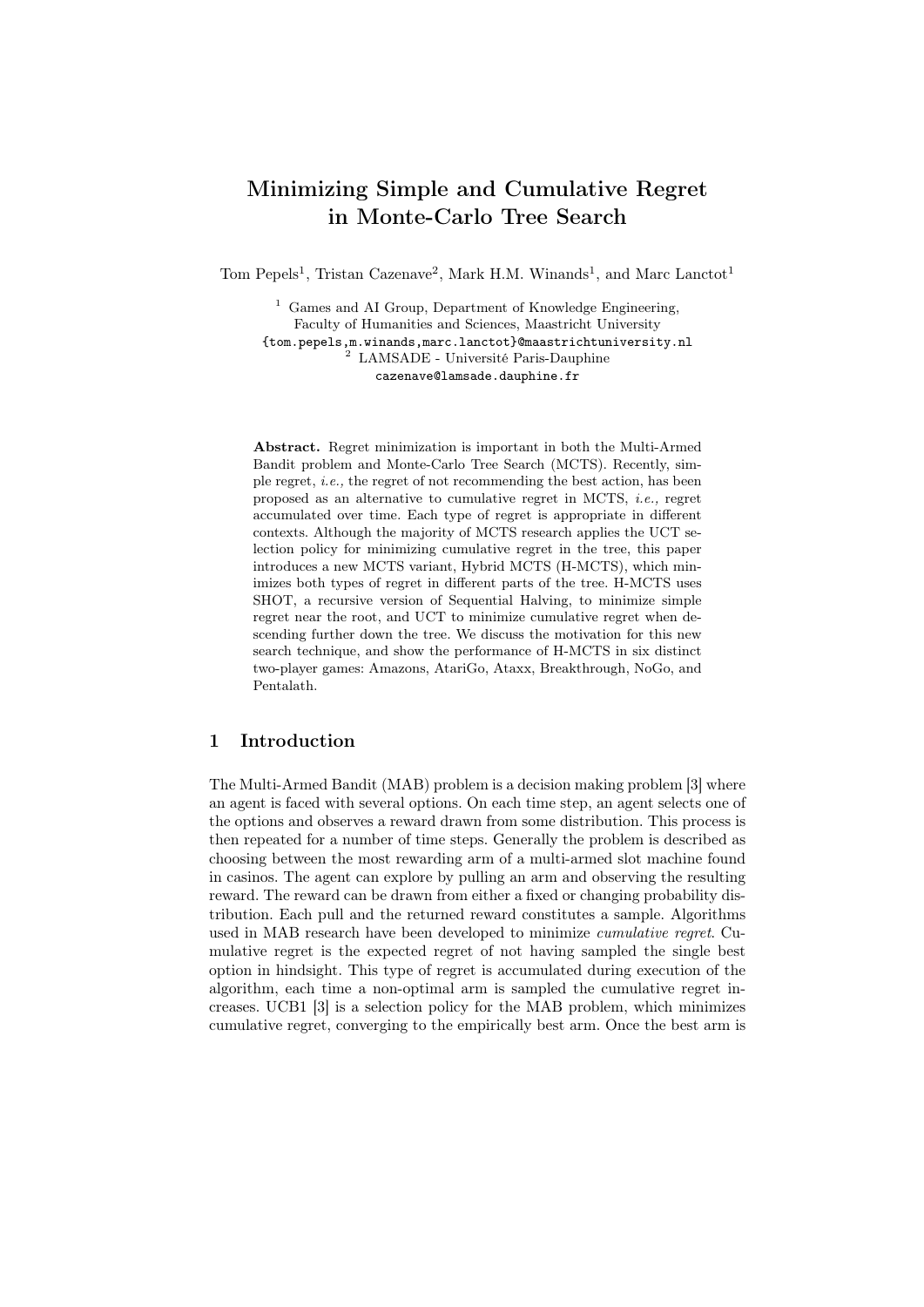found by exploring the available options, UCB1 exploits it by repeatedly sampling it, minimizing overall cumulative regret. This policy was adapted to be used in Monte-Carlo Tree Search (MCTS) in the form of UCT [11].

Recently, simple regret has been proposed as a new criterion for assessing the performance of both MAB [2, 6] and MCTS [7, 9, 18] algorithms. Simple regret is defined as the expected error between an algorithm's recommendation, and the optimal decision. It is a naturally fitting quantity to optimize in the MCTS setting, because all simulations executed by MCTS are for the mere purpose of learning good moves. Moreover, the final move chosen after all simulations are performed, i.e., the recommendation, is the one that has real consequence. Nonetheless, since the introduction of Monte-Carlo Tree Search (MCTS) [11] and its subsequent adoption by games researchers UCT [11], or some variant thereof, has become the "default" selection policy (cf. [5]).

In this paper we present a new, MCTS technique, named Hybrid MCTS (H-MCTS) that utilizes both UCT and Sequential Halving [10]. As such, the new technique uses both simple and cumulative regret minimizing policies to their best effect. We test H-MCTS in six distinct two-player games: Amazons, AtariGo, Ataxx, Breakthrough, NoGo, and Pentalath.

The paper is structured as follows, first MCTS and UCT are introduced in Section 2. Section 3 explains the difference between cumulative and simple regret, and how this applies to MCTS. Next, in Section 4 a recently introduced, simple regret minimizing technique for the MAB problem, Sequential Halving [10], is discussed. Sequential Halving is used recursively in SHOT [7], which is described in detail in Section 5. Together, SHOT and UCT form the basis for the new, hybrid MCTS technique discussed in Section 6. This is followed by the experiments, in Section 7 and finally by the conclusion and an outline of future research, in Section 8.

# 2 Monte-Carlo Tree Search

Monte-Carlo Tree Search (MCTS) is a best-first search method based on random sampling by Monte-Carlo simulations of the state space of a domain [8, 11]. In game play, this means that decisions are made based on the results of randomly simulated play-outs. MCTS has been successfully applied to various turn-based games such as Go [16], Lines of Action [20], and Hex [1]. Moreover, MCTS has been used for agents playing real-time games such as the Physical Traveling Salesman [14], real-time strategy games [4], and Ms Pac-Man [13], but also in real-life domains such as optimization, scheduling, and security [5].

In MCTS, a tree is built incrementally over time, which maintains statistics at each node corresponding to the rewards collected at those nodes and number of times they have been visited. The root of this tree corresponds to the current position. The basic version of MCTS consists of four steps, which are performed iteratively until a computational threshold is reached, i.e., a set number of simulations, an upper limit on memory usage, or a time constraint.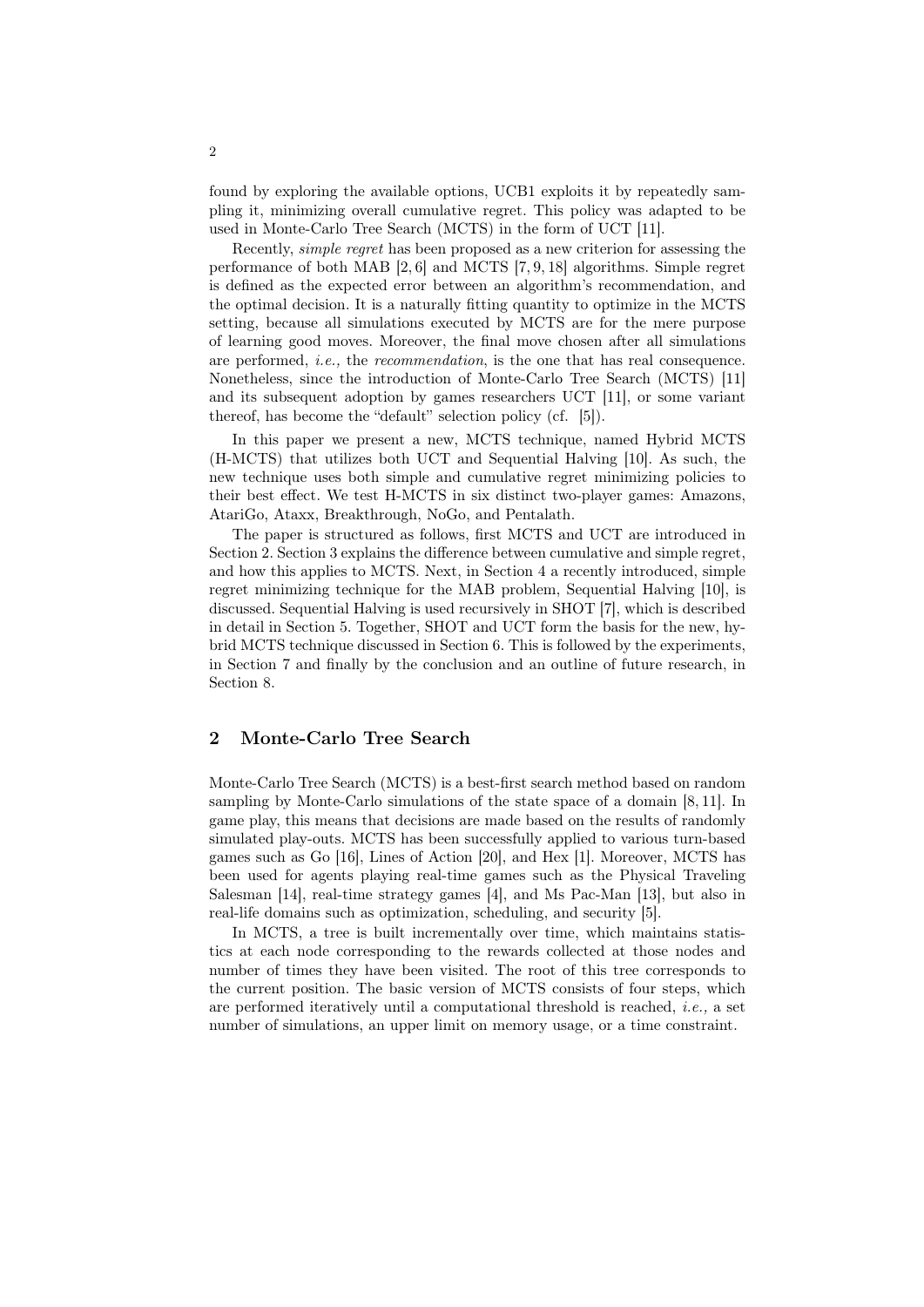Each MCTS simulation consist of two main steps, 1) the *selection* step, where moves are selected and played inside the tree according to the selection policy until a leaf is *expanded*, and 2) the *play-out*, in which moves are played according to a simulation policy, outside the tree. At the end of each play-out a terminal state is reached and the result is back-propagated along the selected path in the tree from the expanded leaf to the root.

### 2.1 UCT

During the selection step, a policy is required to explore the tree to decide on promising options. For this reason, the widely used Upper Confidence Bound applied to Trees (UCT) [11] was derived from the UCB1 [3] policy. In UCT, each node is treated as a bandit problem whose arms are the moves that lead to different child nodes. UCT balances the exploitation of rewarding nodes whilst allowing exploration of lesser visited nodes. Consider a node p with children  $I(p)$ , then the policy determining which child  $i$  to select is defined as:

$$
i^* = argmax_{i \in I(p)} \left\{ v_i + C \sqrt{\frac{\ln n_p}{n_i}} \right\},\tag{1}
$$

where  $v_i$  is the score of the child i based on the average result of simulations that visited it,  $n_p$  and  $n_i$  are the visit counts of the current node and its child, respectively.  $C$  is the exploration constant to tune. UCT is applied when the visit count of  $p$  is above a threshold  $T$ , otherwise a child is selected at random.

Note that UCB1 and consequently UCT incorporate both exploitation and exploration. After a number of trials, a node that is identified as the empirical best is selected more often. In tree search, this has three consequences:

- 1. Whenever a promising move is found, less time is spent on suboptimal ones. Since UCT is generally time-bounded, it is important to spend as much time as possible exploiting the best moves. Due to the  $MinMax$  principle, which states that an agent aims to maximize its minimum gain, on each ply we expect a player to perform the best reply to its opponent's move.
- 2. The valuation of any node in the tree is dependent on the values backpropagated. Given that UCT spends less time on suboptimal moves, any values back-propagated are based on increasingly improved simulations, because they are performed deeper in the tree. In fact, given infinite time, UCT converges to almost exclusively selecting nodes with the highest estimates.
- 3. The current value of the node can be falsified by searching deeper. In UCT, each simulation increases the depth of the search, and as such may reveal moves as becoming worse over time due to an unpredicted turn of events. If an expected good move is not reselected often, such "traps" [15] are not revealed. More generally, when sampling a game-tree rewards are not necessarily drawn from a fixed distribution.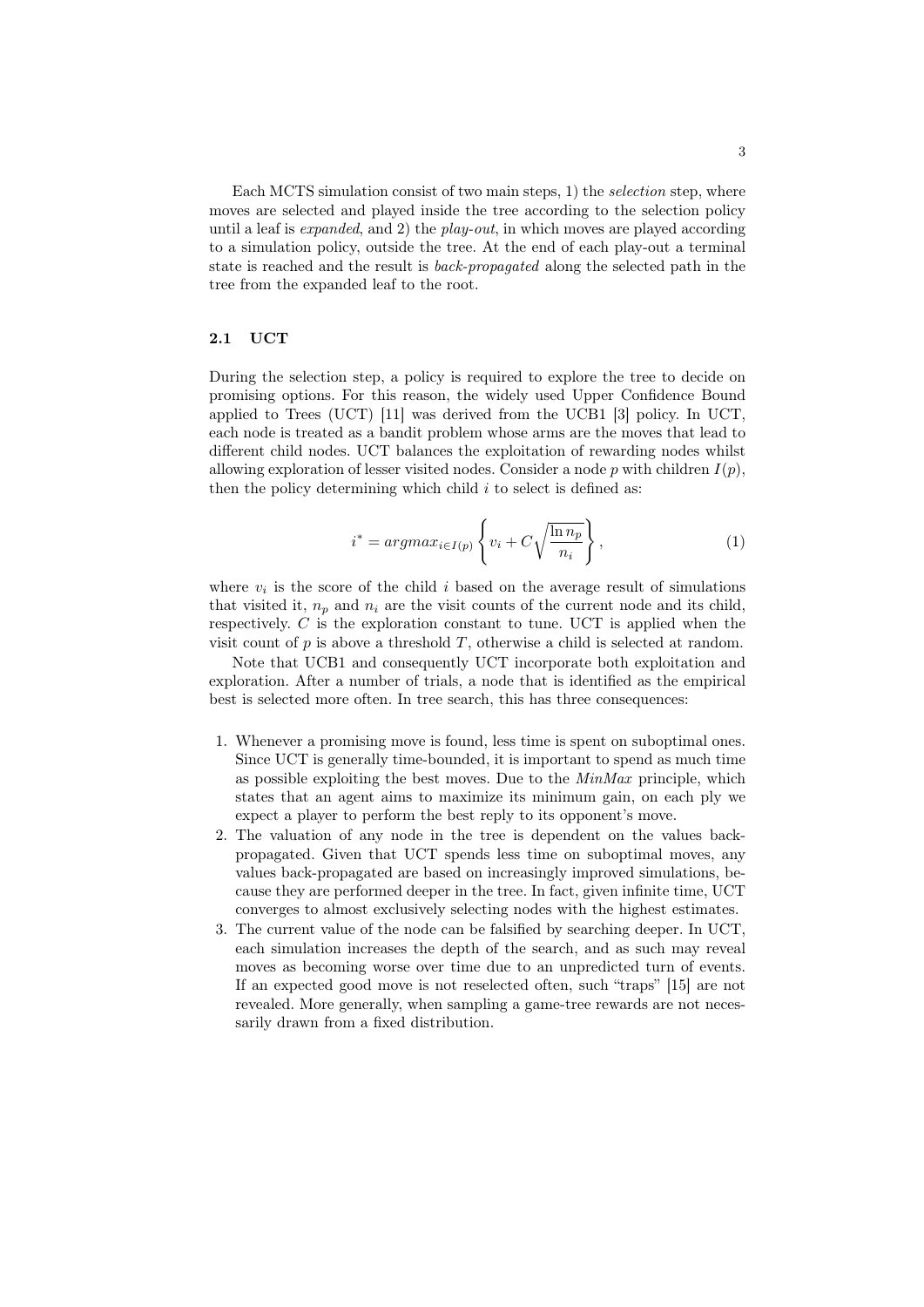### 3 Regret

In this section we discuss regret in both the MAB, and MCTS context. The differences between cumulative and simple regret are explained in Subsection 3.1. Next, we discuss regret in the context of MCTS in Subsection 3.2.

#### 3.1 Cumulative and Simple Regret

Suppose a trial is set-up such that a forecaster (a player, or agent) has  $K$  actions, which can be repeatedly sampled over  $n \in \{1, 2, \dots, T\}$  trials. Each arm has a mean reward  $\mu_i$ , and there exists a maximum mean reward  $\mu^*$ . Suppose further that the forecaster employs a selection policy  $I(n)$  that outputs some a to be sampled at time n, and a recommendation policy  $J(n)$  that recommends the best arm at time T.

Cumulative regret is defined as the regret of having not sampled the best single action in hindsight,

$$
R_n = \sum_{t=1}^n \mu^* - \mu_{I(t)}.
$$
 (2)

In other words, the regret is accumulated over time, for each sample the forecaster takes.

Now suppose that we change the experimental set-up, such that the actions chosen on trials  $1, 2, \ldots, T-1$  are taken under some realistic "simulated environment" that represents the true on-line decision problem but without committing to the actions. The only *real* decision is made after having played all T simulations. In contrast, simple regret [6] quantifies only the regret for the recommendation policy  $J$  at time  $T$ ,

$$
r_n = \mu^* - \mu_{J(n)},\tag{3}
$$

i.e., the regret of not having recommended the best action.

Given these definitions, a performance metric for a selection technique can be described as the expected cumulative  $\mathbb{E}R_n$  or simple regret  $\mathbb{E}r_n$  over different experiments. In their analysis of the links between simple and cumulative regret in MABs, Bubeck *et al.* [6] found that upper bounds on  $\mathbb{E}R_n$  lead to lower bounds on  $\mathbb{E}r_n$ , and that the smaller the upper bound on  $\mathbb{E}R_n$ , the higher the lower bound on  $\mathbb{E}r_n$ , regardless of the recommendation policy, *i.e.*, the smaller the cumulative regret, the larger the simple regret. As such, no policy can give an optimal guarantee on both simple and cumulative regret at the same time. In the case of an MAB the strategy used depends on the context of the problem.

#### 3.2 Regret in MCTS

Based on the analysis in Subsection 2.1, the minimization of cumulative regret is naturally suitable to tree search, and the UCB1 selection policy can be used nearly unaltered in this setting as UCT. However, there exist two contexts for the MAB problem, also to be considered in MCTS. These are: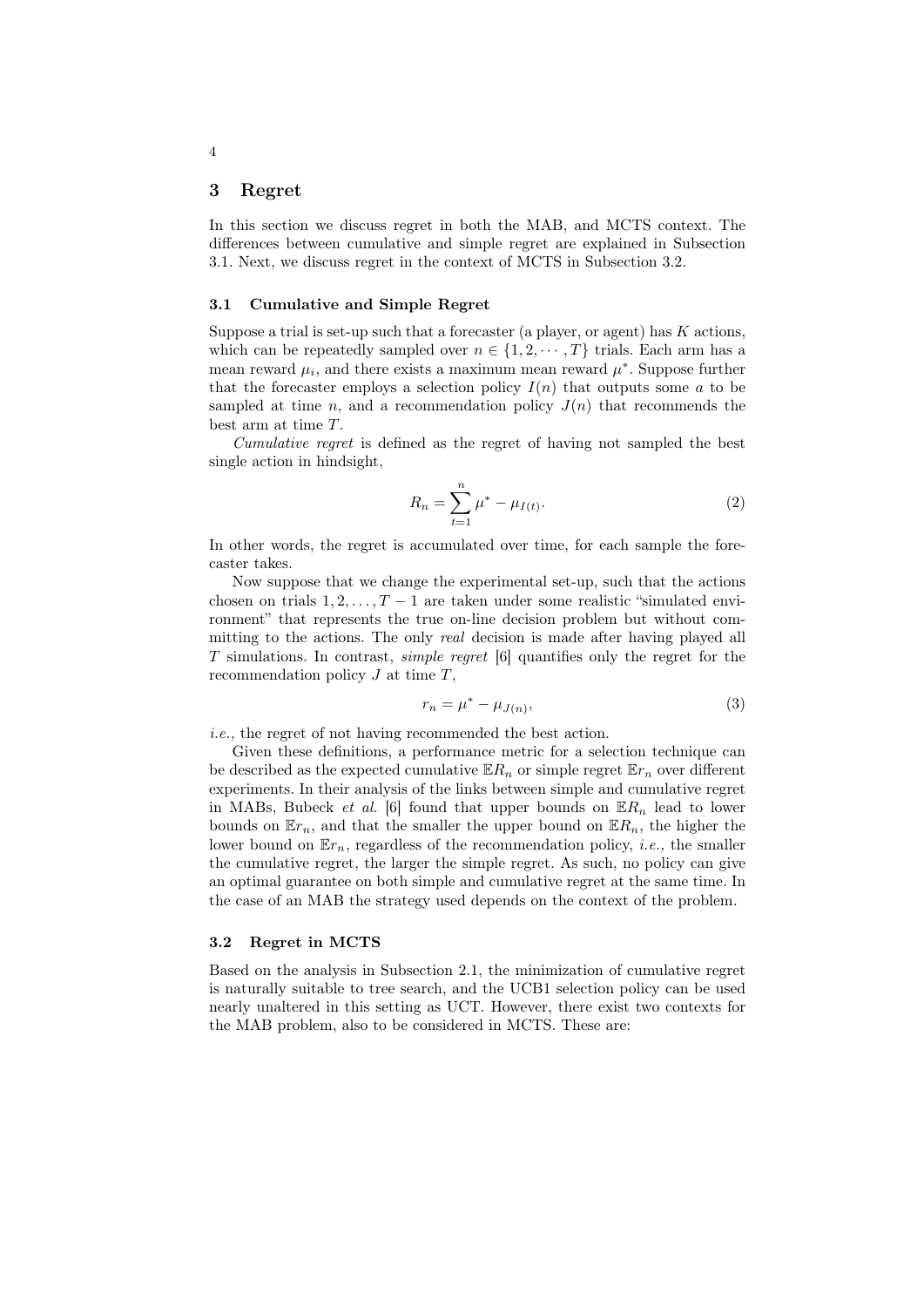- 1. Each trial results in a direct reward for the agent. As such we want to minimize the number of suboptimal arms pulled in order to achieve a rewards as high as possible. This relates, for example, to slot machines in a casino. Every choice made at each point in the algorithm has a direct effect on the agent's reward. In this case, the reward of the agent is related to the inverse of its cumulative regret.
- 2. The agent can perform a number of trials, without consequence, in a simulated environment. The agent is allowed  $T$  trials in this fashion, after which it must make a recommendation. Based on its recommendation, the agent is rewarded. In this case, the performance of the agent is measured by the simple regret of its recommendation. A low simple regret implies that the recommendation is close to the actual best option.

In most MCTS literature, UCT is used as selection policy (cf. [5]), suggesting that only the first context applies. However, the second context is a more natural fit when MCTS is used to play games, because the behavior of the agent in the domain is based solely on its recommendations. Nevertheless, simple regret minimization cannot replace UCT in this case without consideration. Unlike in an MAB, sampling does have an immediate impact on performance in MCTS because reward distributions are non-stationary. Spending more time on suboptimal moves when descending the tree decreases the amount of time available to explore nodes expected to have high rewards. Moreover, since all values are back-propagated, we risk underestimating ancestors based on sampling descendants that are known to be bad. This trade-off was also shown in [18] where the authors use a measure based on the Value of Information (VOI) to determine whether to exploit an expected good move, or continue exploring others. This trade-off is also described as a "separation of exploratory concerns" in BRUE [9].

### 4 Regret Minimization

Non-exploiting selection policies have been proposed to decrease simple regret at high rates. Given that UCB1 [3] has an optimal rate of cumulative regret convergence, and the conflicting limits on the bounds on the regret types shown in [6], policies that have a higher rate of exploration than UCB1 are expected to have better bounds on simple regret. Sequential Halving (SH) [10] is a novel, pure exploration technique developed for minimizing simple regret in the MAB problem. In this section, both SH and its recursive definition SHOT [7] are discussed.

#### 4.1 Sequential Halving

In many problems there are only one or two good decisions to be identified, this means that when using a pure exploration technique, a potentially large portion of the allocated budget is spent sampling suboptimal arms. Therefore, an efficient policy is required to ensure that inferior arms are not selected as often as arms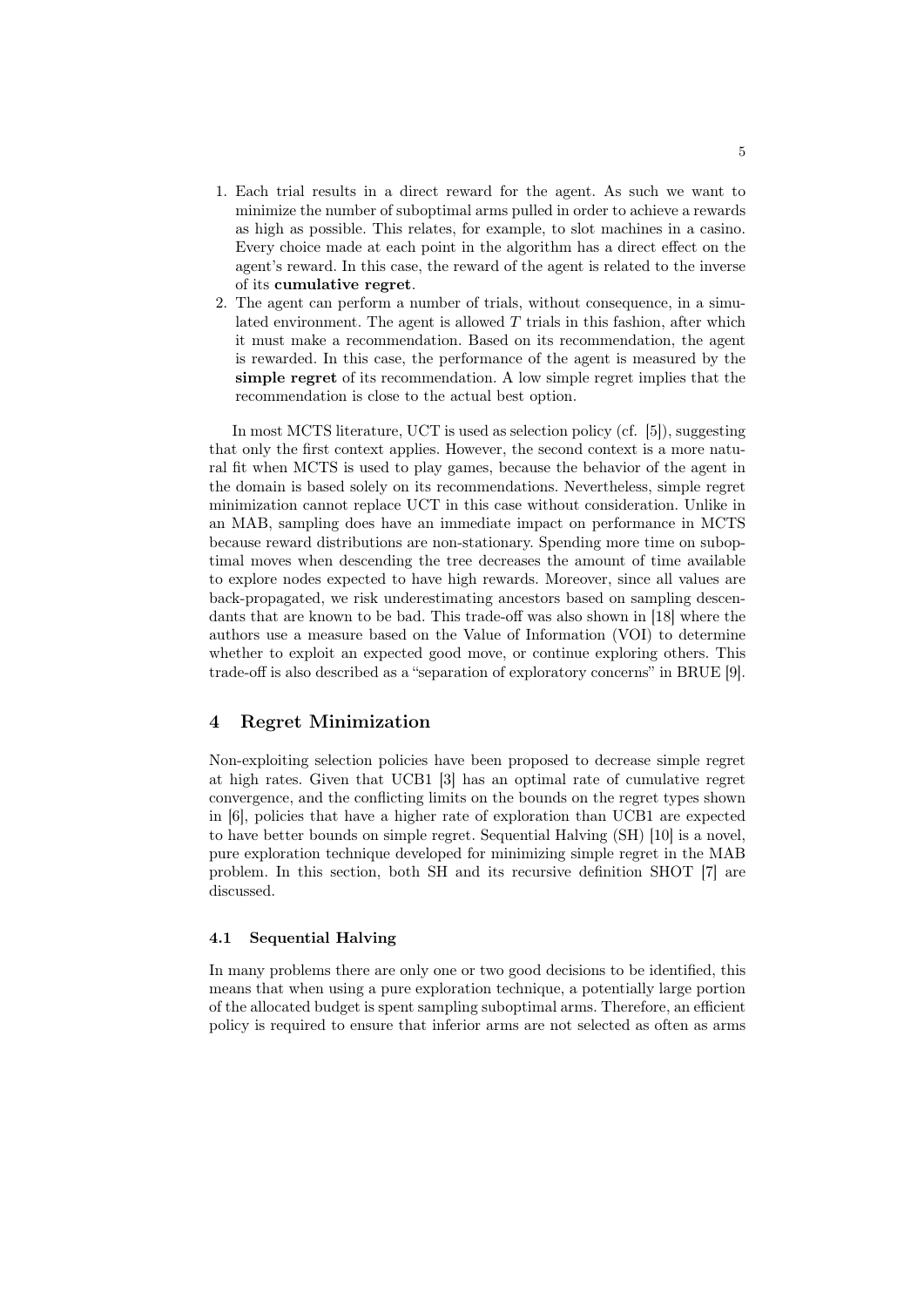with a high reward. Successive Rejects [2] was the first algorithm to show a high rate of decrease in simple regret. It works by dividing the total computational budget into distinct rounds. After each round, the single worst arm is removed from selection, and the algorithm is continued on the reduced subset of arms. Sequential Halving (SH) [10], was later introduced as an alternative to Successive Rejects, offering better performance in large-scale MAB problems.

SH divides search time into distinct rounds, and during each round arms are sampled uniformly. After each such round, the empirically worst half of the remaining arms are removed until a single arm remains. The rounds are equally distributed such that each round is allocated approximately the same number of trials (budget), but with smaller subset of available arms to sample. Sequential Halving is detailed in Algorithm 1.

In the next section a recently introduced MCTS technique called SHOT, is discussed which uses SH recursively. This technique is the basis for H-MCTS discussed in Section 6.

## 5 Sequential Halving Applied to Trees

Sequential Halving applied to Trees (SHOT) [7] is a search technique that utilizes Sequential Halving at every node of the search tree. A difference with regular SHOT and Sequential Halving is that SHOT comes back to already visited nodes with an increased budget. When the search returns to an already visited node, instead of distributing the new budget as if it was a new node, SHOT takes into account the budget already spent at the node and how it was spent. In order to apply Sequential Halving, SHOT considers the overall budget as the already spent budget plus the new budget to spend. It then calculates for each move the budget per move using Sequential Halving with this overall budget. The other difference with simple Sequential Halving is that each move already has an associated number of play-outs coming from the previous visits to the node. In order to take into account this already spent budget, SHOT only gives to each move the difference between the new budget for the move and the budget already spent for the move during previous visits. If the new budget is less or

6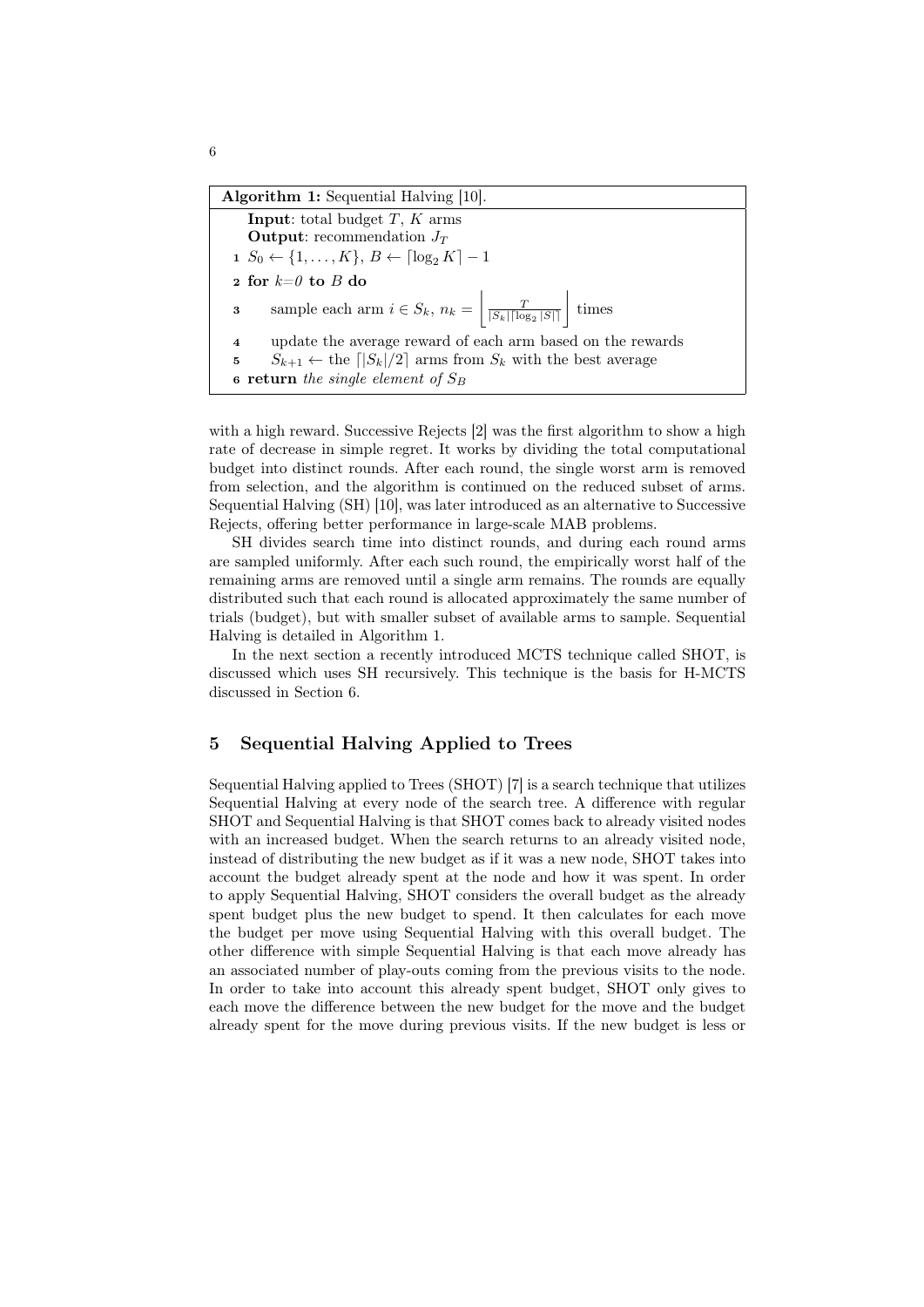equal to the already spent budget the move is not given any budget for the current round.

SHOT has four beneficial properties: 1) it uses less memory than standard UCT, whereas standard UCT creates a new node for each play-out SHOT only creates a new entry in the transposition table when a node has more than one play-out. In practice, for  $19 \times 19$  NoGo for example, it means that SHOT uses fifty times less memory than standard UCT. 2) SHOT uses less time descending the tree than UCT. Instead of descending the tree for each play-out, SHOT descends in a child for a possibly large number of play-outs. In practice this means that for the same number of play-outs SHOT was shown to be approximately twice as fast as UCT in the game NoGo [7]. 3) SHOT allocates a possibly large number of playouts to the possible moves. This makes it easy to parallelize the search without loss of information and without changing the behavior of the algorithm. 4) SHOT is parameter free, contrary to UCT, which requires tuning its  $C$  constant. On the negative side, in order to run SHOT the total number of play-outs has to be known in advance. This is less convenient than UCT, which is an any-time algorithm.

## 6 A Hybrid MCTS

Recall that in the MAB context, in which simple regret minimization is appropriate, only the final recommendation made by an algorithm has effect on the agent's reward. In game play, this holds for the nodes of the search tree at the first ply. Only after running all the allocated simulations a recommendation is made, which affects the state of the game being played. Nodes deeper in the tree have an implicit effect on this decision. Because the shape of an MCTS tree is directly related to the potential reward of internal nodes, promising nodes are selected more often to grow the tree in their direction. This both enforces the confidence of the reward of promising nodes, but also ensures that their reward can be falsified based on results deeper in the tree.

Treating a game tree as a recursive MAB thus reveals different objectives for the distinct plies of the tree. At the root, simple regret should be as low as possible, since the recommendation of the algorithm is based on the first ply of the tree. On deeper plies, we want to both sample efficiently, avoiding time wasted on bad options, and back-propagate correct values from leafs to their ancestors. Where the former can be achieved by using selection policies such as Successive Rejects or Sequential Halving, the latter, as discussed in Section 2 is inherently performed by UCT. Intuitively, this leads to the belief that we should only minimize simple regret at the root, and use UCT throughout of the tree, as suggested by [18]. However, considering that at any node, based on the MinMax principle, we want to find the best reply to the action of the parent. It may also be beneficial to ensure a lower simple regret on that particular move because this could intrinsically lead to an improved evaluation of the parent.

Using a selection policy based on both SHOT and UCT, Hybrid MCTS (H-MCTS) combines simple and cumulative regret minimization in a tunable al-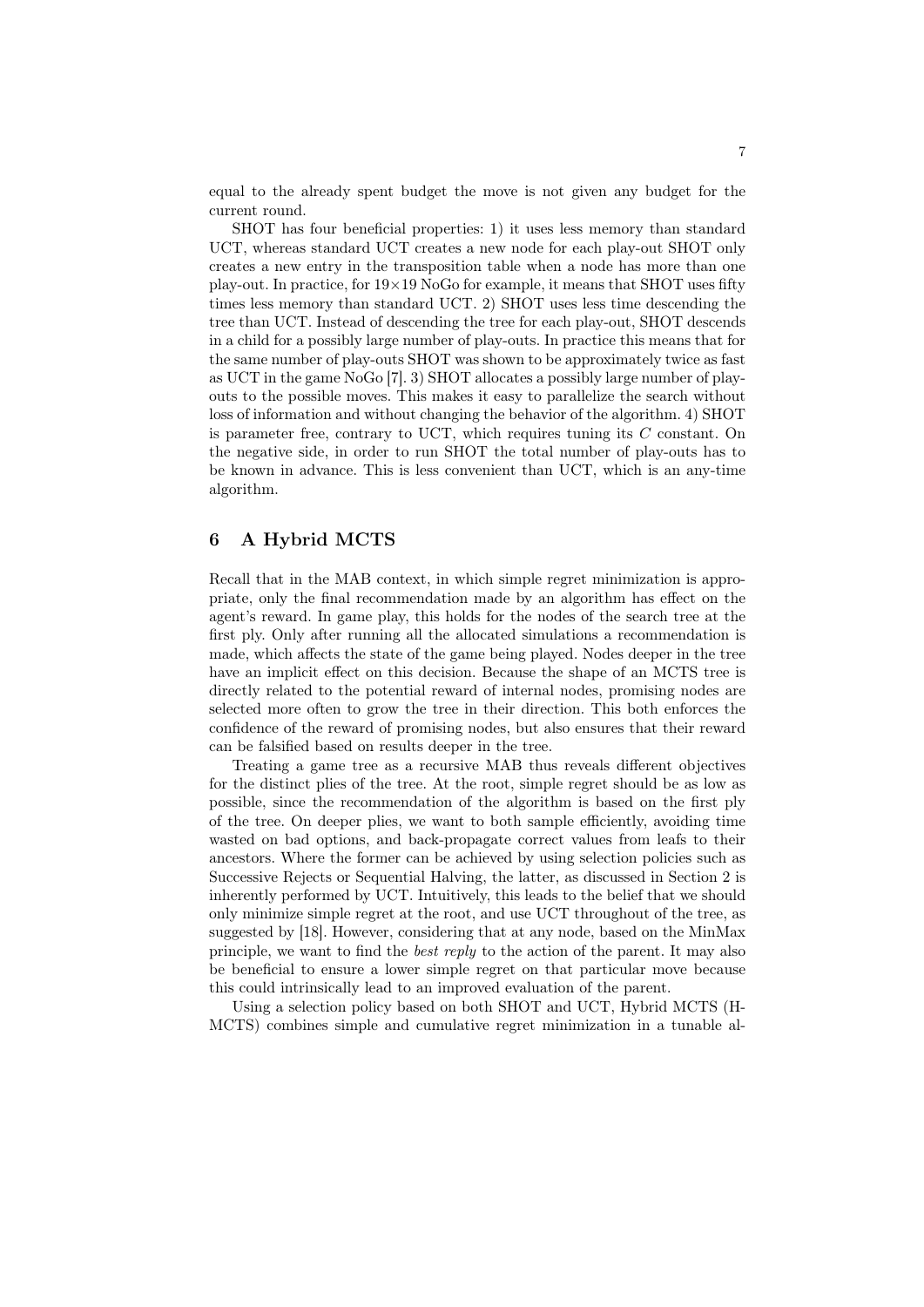

Fig. 1. Example progression of H-MCTS. In the top part of the tree (SR), simple regret is minimized using SHOT. Deeper in the tree, UCT minimizes cumulative regret. The round-numbers represent the Sequential Halving round at the root.

gorithm. The rationale is based on the results in [6], which show that given a low sampling budget, UCB empirically realizes lower simple regret. The proposed technique switches from Sequential Halving to UCT whenever the computational budget is below the budget limit  $B$ . Consequently, the search tree is composed of a simple regret tree at the root, and UCT trees rooted at the leafs of the simple regret tree. As shown in Figure 1, initially the simple regret tree is shallow because the computational budget per node is small. Later, when the budget per node increases due to nodes being removed from selection as per Sequential Halving, the simple regret tree grows deeper. Note that since the root's children are sorted in descending order, the left part of the simple regret and UCT tree is always the deepest, since it its root is selected the most.

H-MCTS is outlined in Algorithm 2. Similar to UCT and SHOT, on line 3 terminal conditions are handled, followed by the main feature of the algorithm on line  $6$  where the initial simulation budget  $b$  for each child of the current node is computed. Based on  $b$ , a decision is made whether to progress into the UCT tree if  $b < B$  or, if  $b \geq B$  to continue with SHOT. Note that the  $b < B$ check is overridden at the root, since only one cycle is initiated there. Assuming the allocated budget is sufficiently large, at the root simple regret minimization is preferred over cumulative regret minimization. From line 15 the algorithm is similar to the Sequential Halving portion of SHOT. As in SHOT, because multiple play-outs are back-propagated in a single descent from root to leaf, the algorithm returns a tuple  $t_p$ , which contains: 1) the number of visits v, and 2) the number of wins per player  $w_1$  and  $w_2$ . On line 21, the budget used  $b_u$ is incremented by  $v$  from the results returned by the recursion. Moreover, the current node's statistics are updated, alongside the cumulative tuple  $t_p$ , which are returned to the node's parent. UCT also maintains a tuple of statistics such that it can return the same  $t_p$  to the simple regret tree. For the UCT tree, any

8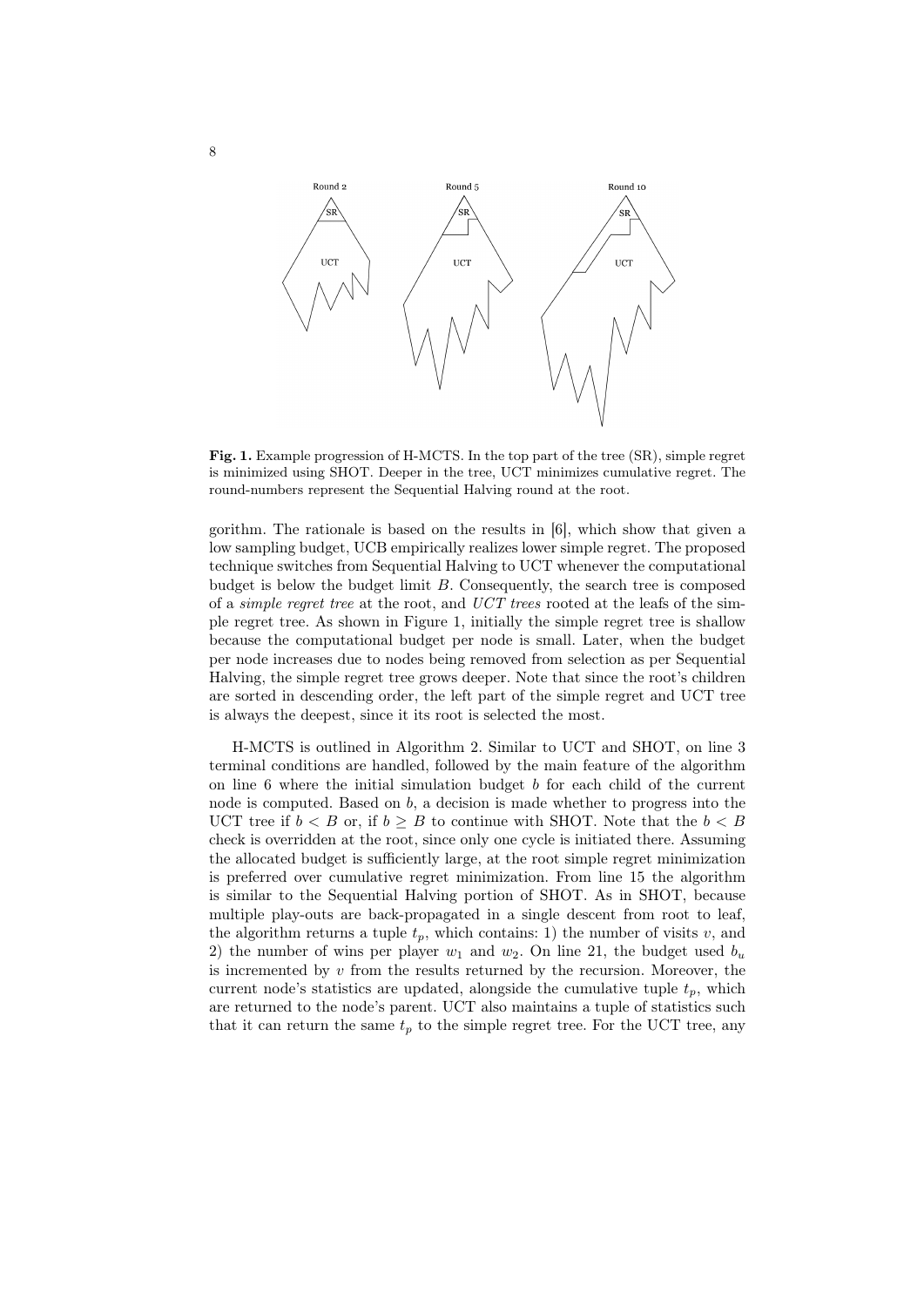```
Algorithm 2: Hybrid Monte-Carlo Tree Search (H-MCTS).
    Input: node p, allocated budget budget
    Output: t_p: number of play-outs, p1 and p2 wins
 1 H-MCTS(node p, budget):
 2 if isLeaf(p) then S \leftarrow EXPAND(p) t_p \leftarrow \langle 0, 0, 0 \rangle3 if is Terminal(p) then
 4 UPDATE t_p, with budget wins for the appropriate player, and
           budget visits
  5 return t_p6 b \leftarrow \max\left(1, \left|\frac{p.budgetSpent+budget}{s \times \lceil log_2|S|\rceil}\right|\right)7 if not is Root(p) and b < B then
 8 for i=0 to budget do
  9 \langle v, w_1, w_2 \rangle_i \leftarrow \text{UCT}(p)10 UPDATE p, t_p with \langle v, w_1, w_2 \rangle_i11 return t_p12 b_u, k \leftarrow 013 S_0 \leftarrow S14 s \leftarrow |S|15 repeat
16 for i=1 to s do
17 n_i \leftarrow \text{node } n \text{ at rank } i \text{ of } S_k18 if b > n_i.visits then
 19 b_i \leftarrow b - n_i \text{.} visits20 if i = 0 and s = 2 then
                   b_i \leftarrow \max(b_i, budget - b_u - (b - n_1.visits))b_i \leftarrow \min(b_i, budget - b_u)21 \langle v, w_1, w_2 \rangle_i \leftarrow \text{H-MCTS}(n_i, b_i)22 UPDATE p, b_u, and t_p with \langle v, w_1, w_2 \rangle_i23 break if b_u \geq budget24 k \leftarrow k + 125 S_k \leftarrow S_{k-1}, with the first s elements sorted in descending order
26 s \leftarrow \lceil s/2 \rceil27 b \leftarrow b + \max\left(1, \left|\frac{p.budgetSpent + budget}{s \times \lceil log_2|S|\rceil}\right|\right)28 until b_u \geq budget \textbf{ or } s < 229 update p.budgetSpent with b_u30 return t_p
```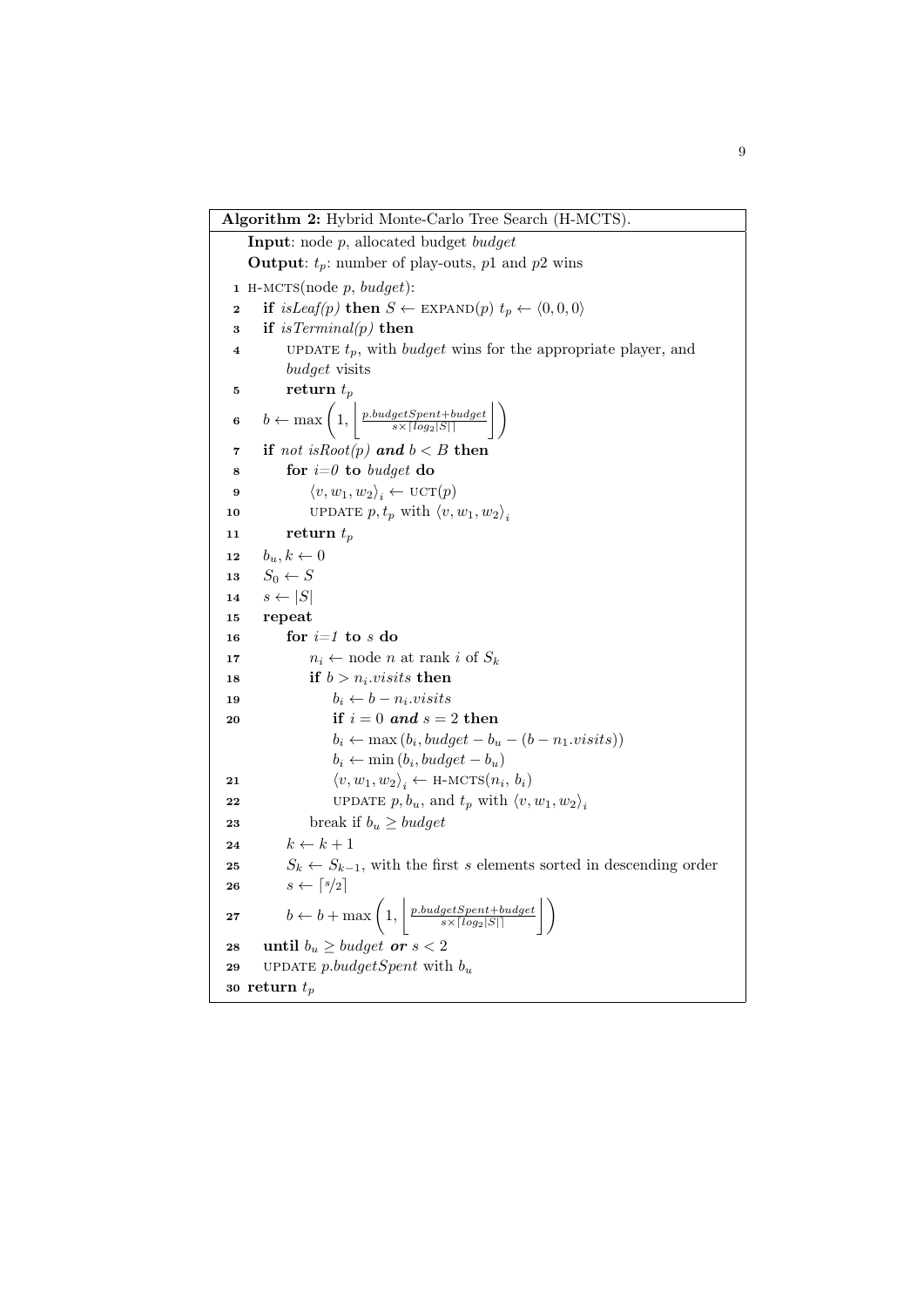implementation can be used, as long as it is adapted to return  $t_p$  and update the budgetSpent value alongside the usual node's visit count because any UCT node in the tree can be "converted" to a simple regret node at any time, when  $b > B$  on line 6.

Whenever a UCT node is included in the simple regret tree, all its values are maintained. As such, Sequential Halving has an initial estimate of the values of the nodes. Based on the budgeting method of SHOT [7], budget is reallocated such that it adheres to Sequential Halving's allocation.

In the scheme presented, a limit on the available budget determines whether to continue in the simple regret tree. However, other methods such as a fixed depth limit for the simple regret tree, or a time-partitioned method, can be viable. Based on the simple regret theory in MABs, pure exploration methods only provide empirically better simple regret than UCB, given a sufficiently large budget. To minimize simple regret given a small budget, UCB with a properly tuned constant should be preferred [6]. Directly applying this result to MCTS means that whenever the available budget is low, UCT with a properly tuned constant should be preferred as selection policy. Therefore, whenever a Sequential Halving round can be initiated with a budget per child higher than B, we continue in the simple regret tree. Otherwise the budget is assigned to UCT, which runs  $b$  simulations, and returns the result of their play-outs. Playouts are only ever initiated in the UCT tree, because UCT immediately takes advantage of the values stored at nodes, whereas Sequential Halving selects all children b times in the first round regardless of their prospects.

As with MCTS, H-MCTS can be separated in four discrete steps:

- 1. Budgeting: A budget is determined for each child. Based on the budget, we enter the UCT tree, or remain in the simple regret tree. If we enter the UCT tree, the four basic MCTS steps apply.
- 2. Selection: In the simple regret tree, nodes are sampled based on Sequential Halving. Nodes in the simple regret tree are assigned a budget, to be spent in their rooted UCT tree, in which play-outs are initiated.
- 3. Removal: Based on the results obtained, children are removed from selection. A new Sequential Halving round starts with half of the best children from the previous round. If the budget is spent, the currently accumulated results are back-propagated.
- 4. Back-propagation: Since H-MCTS is performed depth-first, the final result is only available after all budget is spent. This results in simultaneous backpropagation of numerous results in the simple regret tree.

In this case Sequential Halving is presented as the simple regret algorithm. However, it is certainly possible to replace it with any other algorithm such as Successive Rejects, or any other form of sequential reduction.

H-MCTS shares its disadvantage of not being able to return a recommendation at any-time with SHOT. It must know its exact computational budget beforehand. However, it does make use of the fact that UCT is any-time. Suppose a node was selected and expanded by H-MCTS, then at each time in the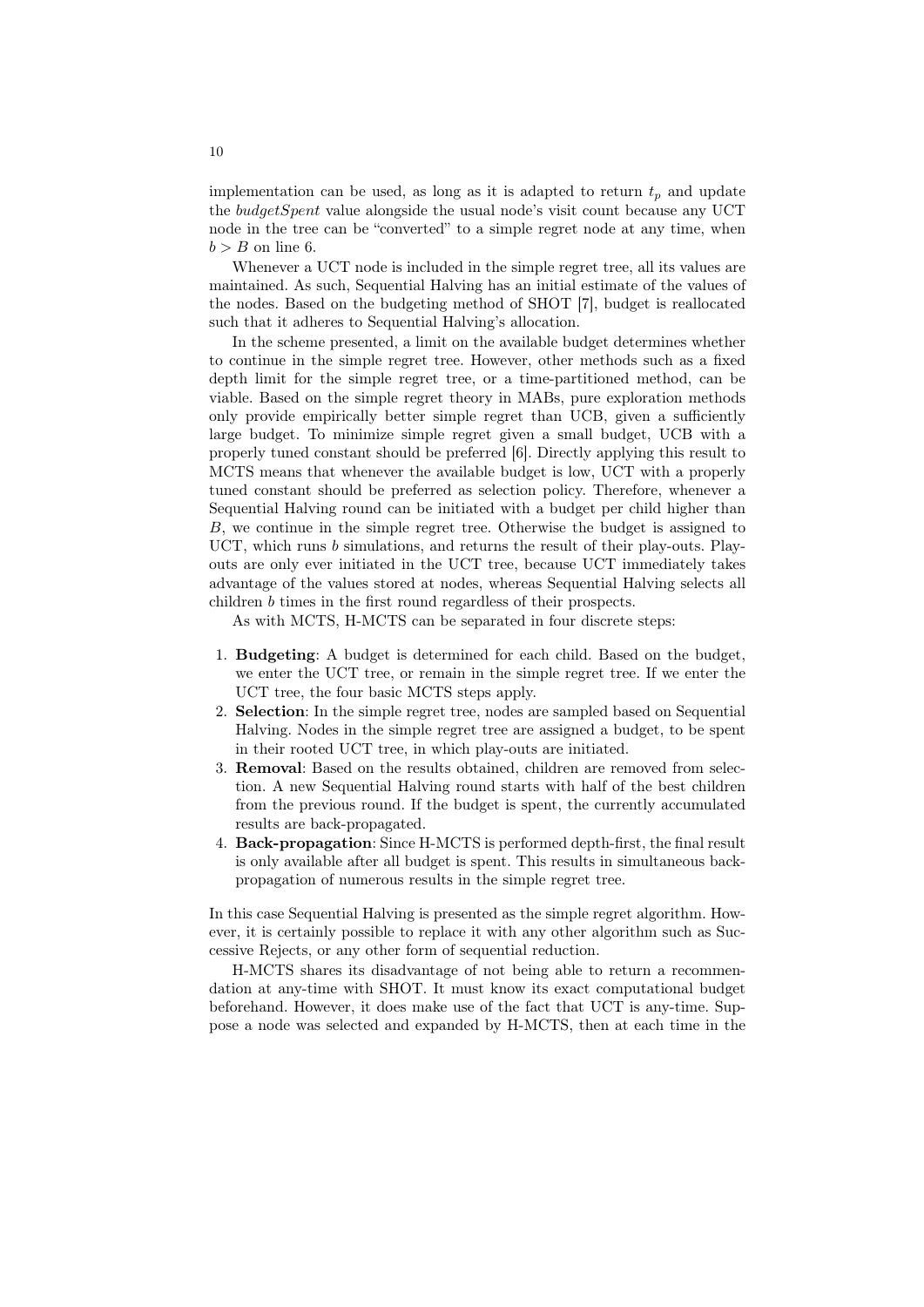simple regret tree, nodes have an appropriate value based on the results backpropagated by UCT. Thus, when SHOT finishes a round by sorting the nodes by their accumulated values on line 25, UCT's any-time property ensures nodes have a representative value.

To a lesser extent, H-MCTS also shares the speed benefit of SHOT. However, because a part of the search is spent in the UCT tree, H-MCTS still spends more time in the tree than SHOT overall. Given a lower budget limit  $B$ , H-MCTS can be tuned to run faster by decreasing time spend in the UCT tree.

In the form presented in Algorithm 2, H-MCTS cannot solve proven wins or losses in the simple regret tree. Although we can employ the MCTS-Solver proposed by Winands et al. [19] in the UCT tree, this solver is to be adapted to SHOT to be able to solve nodes in the simple regret tree. Such a mechanism has been developed and details are given in [12].

### 7 Experiments and Results

In this section we show the results of the experiments performed on six twoplayer games. H-MCTS and the games were implemented in two different engines. Amazons, Breakthrough, NoGo and Pentalath are implemented in a Java based engine. Ataxx and AtariGo are implemented in a  $C_{++}$  based engine.

- $-$  Amazons is played on an  $8\times 8$  board. Players each have four Amazons that move as queens in chess. Moves consist of two parts: movement, and blocking a square on the board. The last player to move wins the game.
- $-$  AtariGo, or first-capture Go, is a variant of Go where the first player to capture any stones wins. Experiments are performed on a 9×9 board.
- $-$  Ataxx is a game similar to Reversi. Played on a square board, players start with two stones each placed in an opposite corner. Captures are performed by moving a stone alongside an opponent's on the board. In the variant used in this paper, jumps are not allowed. The game ends when all squares are filled, or when a player has no remaining stones. The player with the most stones wins. Experiments are performed on a 7×7 board.
- Breakthrough is played on an  $8\times 8$  board. Players start with 16 pawns. The goal is to move one of them to the opponent's side.
- $-$  NoGo is a combinatorial game based on Go. Captures are forbidden and the first player unable to play due to this rule, loses. Experiments are performed on a 9×9 board.
- Pentalath is a connection game played on a hexagonal board. The goal is to place 5 pieces in a row. Pieces can be captured by fully surrounding an opponent's group.

A uniform random selection policy is used during the play-outs, unless otherwise stated. The C constant, used by UCT (Equation 1) was tuned in each game and was not re-optimized for H-MCTS, both UCT and H-MCTS use the same  $C$  constant in the experiments. The budget limit  $B$  which determines the switching point between the simple regret and UCT tree, was optimized for each game independently using a range between 10 and 110, with an interval of 20.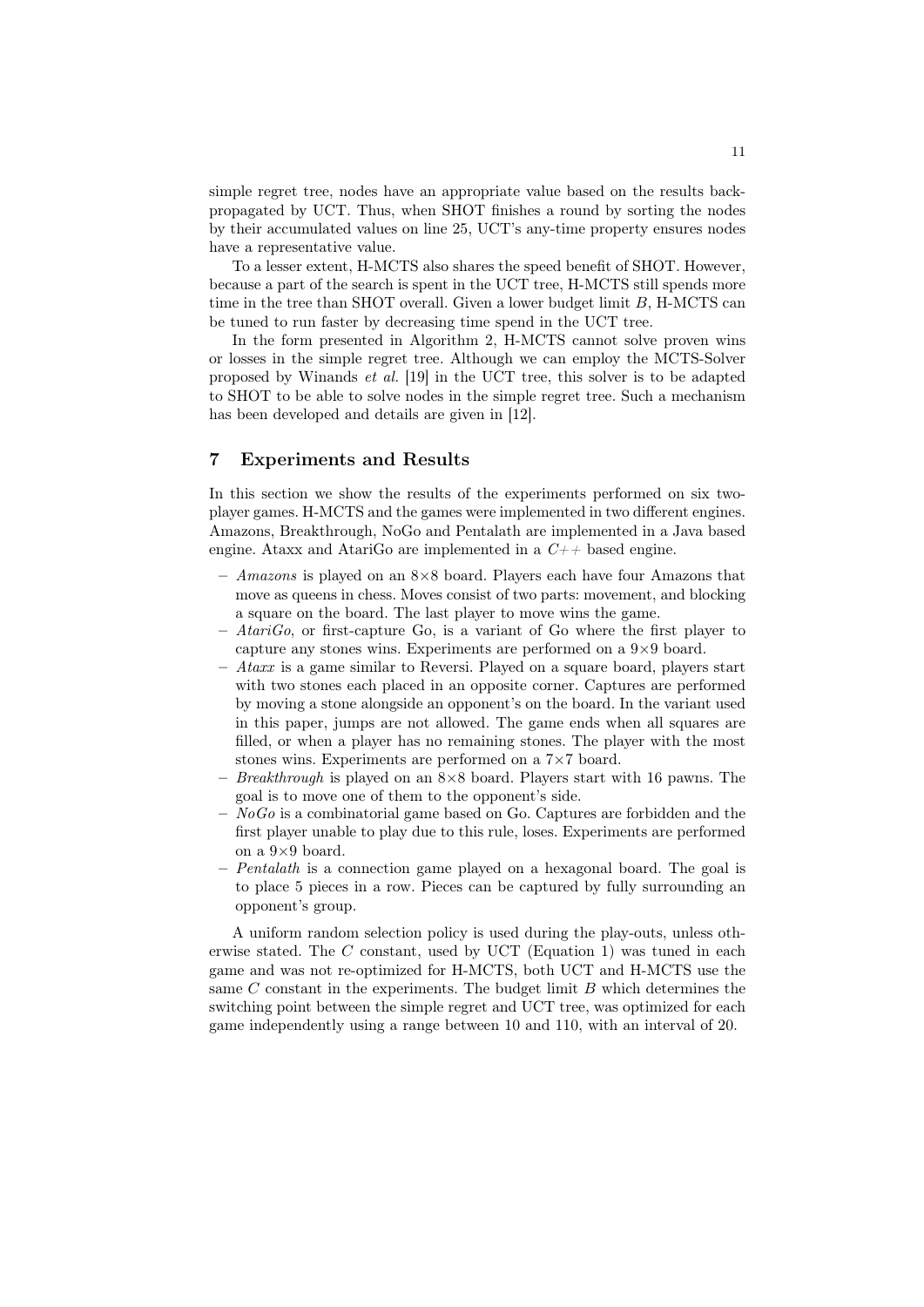#### 7.1 Results

For each table, the results are shown with respect to the first algorithm mentioned in the captions, along with a 95% confidence interval. For each experiment, the players' seats were swapped such that 50% of the games are played as the first player, and 50% as the second, to ensure no first-player or second-player bias. Because H-MCTS cannot be terminated any-time we present only results for a fixed number of simulations. In each experiment, both players are allocated a budget of both 10,000 and 25,000 play-outs.

Table 1 shows results of the matches played by H-MCTS against a standard UCT player. H-MCTS performs best in Amazons, AtariGo, Ataxx, and Pentalath. For Amazons this is in part due to the high branching factor of approximately 1, 200 moves at the start of the match. Since UCT cannot explore and exploit all options in time, Sequential Halving ensures that only a limited subset of the large action-space is under consideration. For NoGo and Breakthrough we see no significant improvement over UCT. This may be due to the fact that these games are more tactical and have narrow winning-lines, and a more exploiting algorithm applies better by identifying good moves and exploiting them fast.

To determine the effect of UCT in H-MCTS, the results of matches played against SHOT are shown in Table 2. H-MCTS shows significant improvement in 10 of the 12 cases. No use is made of the speed benefits of either technique in these experiments. These results give evidence for the claim that H-MCTS makes use of UCT's any-time property to provide better reward estimates in the simple regret tree. Values back-propagated and averaged by using UCT may be more effective than those back-propagated by SHOT. As a benchmark, SHOT played 1,000 matches against UCT per game in Table 3. The results for NoGo differ from those presented in [7], because our experiment is performed using a fixed budget of play-outs for both players, whereas in [7], results are based on time-based experiments. SHOT performs best against H-MCTS and UCT in the games with the highest branching factors, Amazons and AtariGo. This reinforces the evidence that Sequential Halving is best applied in games with high branching factors. In the games with narrow winning-lines such as Breakthrough and Pentalath, SHOT's performance declines against UCT. However, given SHOT's

| Game                    | B  | 10,000<br>play-outs | 25,000<br>play-outs |
|-------------------------|----|---------------------|---------------------|
| Amazons $8\times8$      | 50 | 65.2 $\pm$ 3.0      | 62.0 $\pm$ 3.0      |
| AtariGo $9\times9$      | 30 | $60.6 \pm 3.1$      | 60.6 $\pm$ 3.1      |
| Ataxx $7\times7$        | 30 | $52.4 \pm 3.1$      | $47.2 \pm 3.0$      |
| Breakthrough $8\times8$ | 70 | $53.2 \pm 3.1$      | $50.4 \pm 3.1$      |
| NoGo $9\times9$         | 30 | $52.4 \pm 3.1$      | $48.8 \pm 3.1$      |
| Pentalath               | 30 | $46.7 \pm 3.1$      | $54.7 \pm 3.1$      |

Table 1. H-MCTS vs. UCT with random play-outs, 1,000 games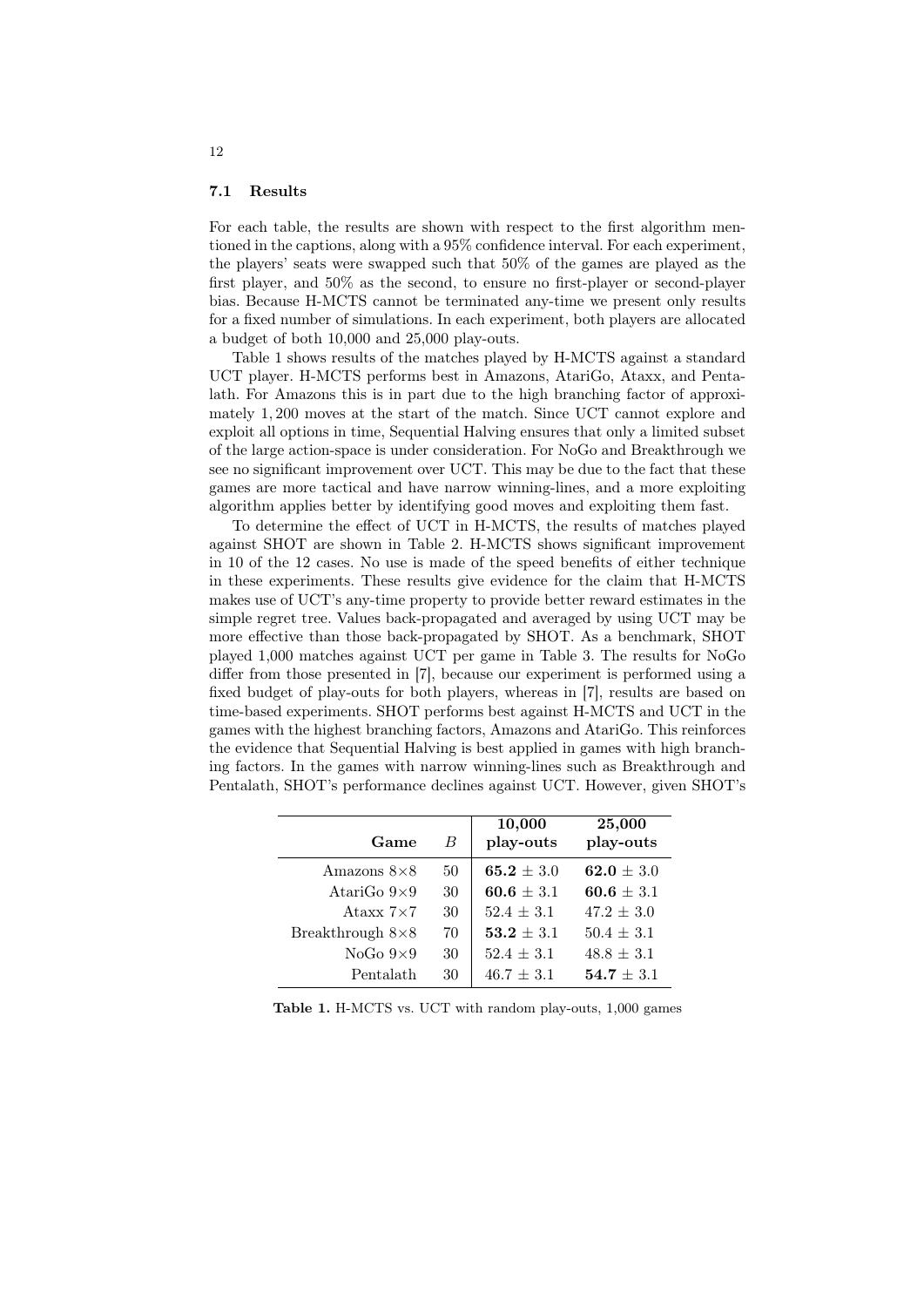| Game                    | $_{B}$ | 10,000<br>play-outs | 25,000<br>play-outs |
|-------------------------|--------|---------------------|---------------------|
| Amazons $8\times8$      | 50     | $51.2 + 3.1$        | $55.4 \pm 3.1$      |
| AtariGo $9\times9$      | 30     | $50.0 \pm 3.1$      | $57.5 + 3.1$        |
| Ataxx $7\times7$        | 30     | $54.5 + 3.1$        | $56.0 + 3.1$        |
| Breakthrough $8\times8$ | 70     | $68.4 + 2.9$        | $84.0 + 2.3$        |
| NoGo $9\times9$         | 30     | $56.3 + 3.1$        | $55.5 \pm 3.1$      |
| Pentalath               | 30     | 62.1 $\pm$ 3.0      | $78.3 + 2.6$        |

Table 2. H-MCTS vs. SHOT with random play-outs, 1,000 games

| Game                    | 10,000<br>play-outs | 25,000<br>play-outs |
|-------------------------|---------------------|---------------------|
| Amazons $8\times8$      | $60.2 + 3.0$        | $55.2 + 3.1$        |
| AtariGo $9\times9$      | $53.8 + 3.1$        | $55.7 + 3.1$        |
| Ataxx $7\times7$        | $46.7 + 3.1$        | $40.8 + 3.1$        |
| Breakthrough $8\times8$ | $31.2 + 3.1$        | $16.4 + 2.3$        |
| NoGo $9\times9$         | $44.7 \pm 3.1$      | $41.4 + 3.1$        |
| Pentalath               | $33.7 + 3.0$        | $22.8 + 2.6$        |

Table 3. SHOT vs. UCT with random play-outs, 1,000 games

speed improvement over UCT, it is possible that the technique performs better in a time-based experiment.

In Table 4, an informed play-out policy is used to select moves for Breakthrough. A capture move is four times more likely to be selected than a noncapture one, and a defensive capture (near the winning line) is five times more likely to be selected and (anti-)decisive [17] moves are always played when available. UCT with this play-out policy enabled wins approximately 78% of the games played against UCT with random play-outs. H-MCTS benefits more from the informed play-outs than UCT in Breakthrough, winning up to 56.6% of the games against UCT.

The second part of Table 4 shows results for matches played between the H-MCTS Solver presented in [12] and the MCTS-Solver. Breakthrough employs the heuristic play-out policy, for which we see a significant boost in performance proportional to the allocated budget. Overall, the results show some improvement over Table 1 in Pentalath and NoGo with 25,000 play-outs, although the difference is not sufficient to conclude that the Solver performs better in H-MCTS than in UCT in these games with the same C constant.

# 8 Conclusion and Future Research

In this paper an MCTS technique is presented based on the results of research in regret theory. The conclusions of the research performed in [6] were interpreted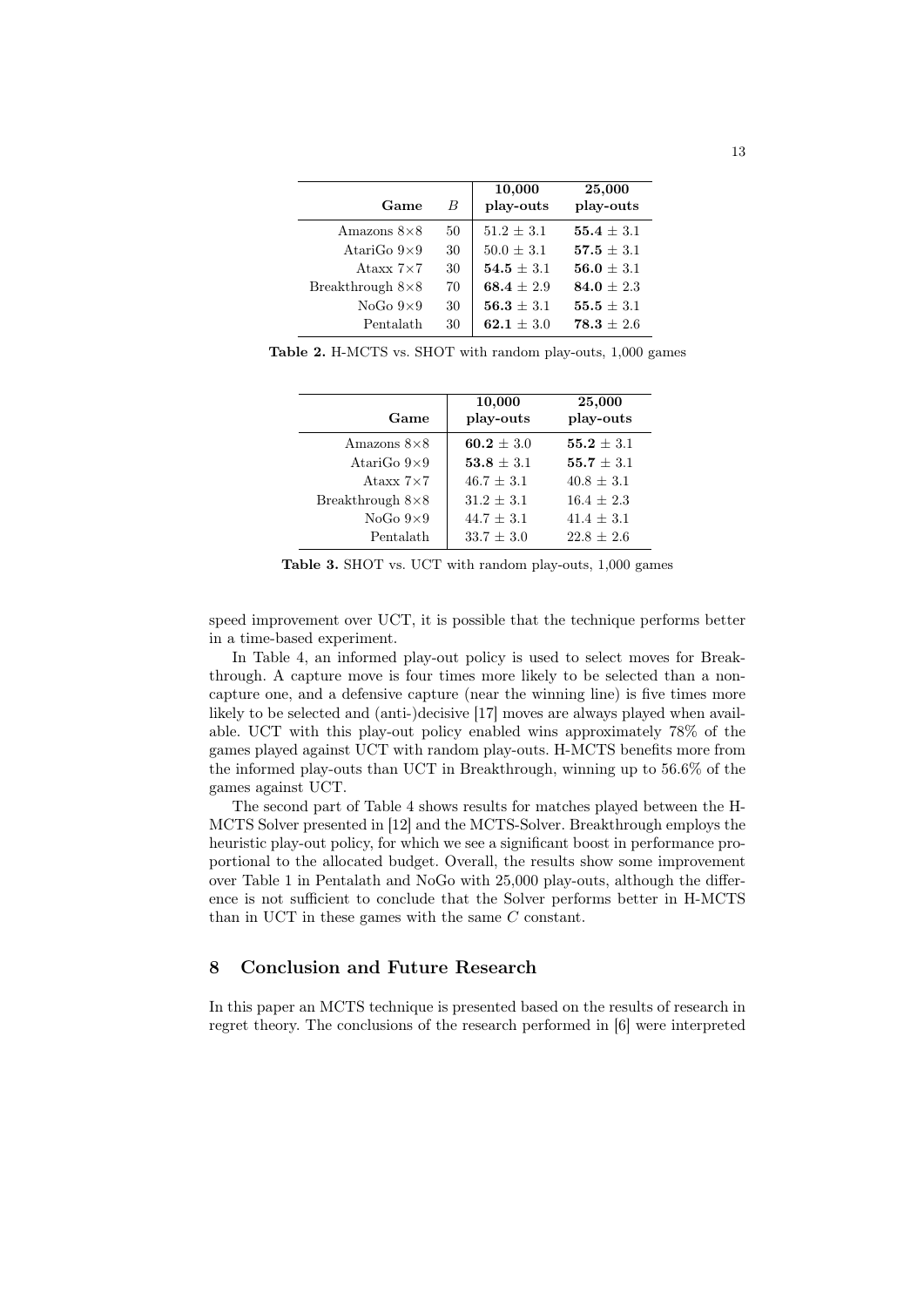| Game                    | B  | 10,000<br>play-outs             | 25,000<br>play-outs  |
|-------------------------|----|---------------------------------|----------------------|
|                         |    | Heuristic play-outs (no solver) |                      |
| Breakthrough $8\times8$ | 70 | $50.4 + 3.1$                    | ${\bf 56.6} \pm 3.1$ |
|                         |    | <b>H-MCTS Solver</b>            |                      |
| Amazons $8\times8$      | 50 | $65.2 + 3.0$                    | 64.0 $\pm$ 3.0       |
| Breakthrough $8\times8$ | 70 | $56.7 \pm 3.1$                  | 61.3 $\pm$ 3.0       |
| NoGo $9\times9$         | 30 | $50.5 + 3.1$                    | $50.6 \pm 3.1$       |
| Pentalath               | 70 | $53.6 + 3.1$                    | 55.6 $\pm$ 3.1       |

Table 4. H-MCTS vs. UCT with heuristic play-outs, with/without solver, 1,000 games

into the form of a Hybrid MCTS technique (H-MCTS). Based on minimizing simple regret near the root, where the overall budget is high, and cumulative regret deeper in the tree [18]. Depending on the available budget during search H-MCTS' simple regret tree can expand deeper to provide better bounds on simple regret on the best replies of its rooted subtrees. The simple regret tree is traversed using SHOT [7]. H-MCTS requires beforehand knowledge of the available play-out budget and therefore cannot be terminated at any time to provide a recommendation. In tournament-play, when search time is strictly limited, an approximation of the number of simulations per second can be used to determine the available play-out budget.

H-MCTS performed better against SHOT given the same allocation of playouts in 10 out of 12 experiments. Moreover, results show that in different games, H-MCTS performs either better, or on par with UCT. In Amazons, AtariGo, and Pentalath H-MCTS outperforms UCT by up to 65.2%. In Breakthrough using an informed play-out policy H-MCTS outperformed UCT by up to 61.3% using the solver technique.

Although the hybrid technique is founded on theoretical work in both the MAB context and MCTS, we have not shown that it provides better bounds on simple regret compared to other techniques. This is work for future research. In order to show that H-MCTS exhibits lower simple regret in practice, it should be validated in smaller, proven games for which the game-theoretic value of each action is known. Moreover, investigation is required regarding the effects of the budget limit  $B$  in relation to the total allocated number of play-outs, and the interrelation between H-MCTS'  $B$ , and UCT's  $C$  constant. In the experiments presented in this paper, both were fixed per game, rather than per experiment. Finally, the speed benefits of H-MCTS, combined with parallelization is open to investigation. H-MCTS can be parallelized efficiently by dividing budgets in the simple regret tree over multiple threads [7].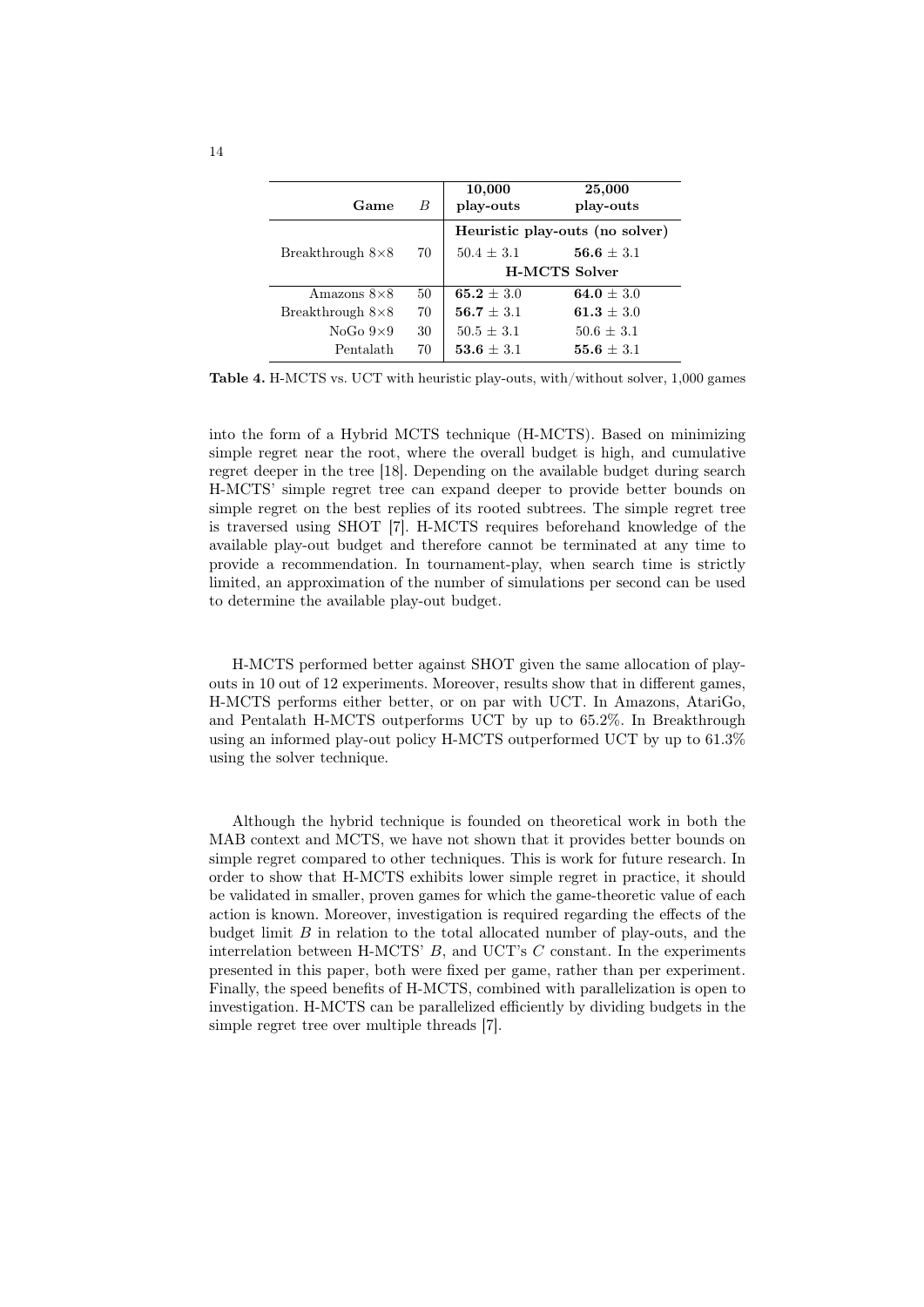#### Acknowledgments

This work is partially funded by the Netherlands Organisation for Scientific Research (NWO) in the framework of the project Go4Nature, grant number 612.000.938.

### References

- 1. Arneson, B., Hayward, R., Henderson, P.: Monte-Carlo tree search in Hex. IEEE Trans. Comput. Intell. AI in Games 2(4), 251–258 (2010)
- 2. Audibert, J., Bubeck, S., Munos, R.: Best arm identification in multi-armed bandits. In: Proc. 23rd Conf. on Learn. Theory. pp. 41–53 (2010)
- 3. Auer, P., Cesa-Bianchi, N., Fischer, P.: Finite-time analysis of the multiarmed bandit problem. Machine Learning 47(2-3), 235–256 (2002)
- 4. Balla, R.K., Fern, A.: UCT for tactical assault planning in real-time strategy games. In: Boutilier, C. (ed.) Proc. of the 21st Int. Joint Conf. on Artif. Intel (IJCAI). pp. 40–45 (2009)
- 5. Browne, C., Powley, E., Whitehouse, D., Lucas, S.M., Cowling, P.I., Rohlfshagen, P., Tavener, S., Perez, D., Samothrakis, S., Colton, S.: A survey of Monte-Carlo tree search methods. IEEE Trans. on Comput. Intell. AI in Games 4(1), 1–43 (2012)
- 6. Bubeck, S., Munos, R., Stoltz, G.: Pure exploration in finitely-armed and continuous-armed bandits. Theoretical Comput. Sci. 412(19), 1832–1852 (2010)
- 7. Cazenave, T.: Sequential halving applied to trees. IEEE Trans. on Comput. Intell. AI in Games (2014), in Press
- 8. Coulom, R.: Efficient selectivity and backup operators in Monte-Carlo tree search. In: van den Herik, H.J., Ciancarini, P., Donkers, H.H.L.M. (eds.) Proc. 5th Int. Conf. Comput. and Games. LNCS, vol. 4630, pp. 72–83 (2007)
- 9. Feldman, Z., Domshlak, C.: Simple regret optimization in online planning for markov decision processes. CoRR abs/1206.3382 (2012)
- 10. Karnin, Z., Koren, T., Somekh, O.: Almost optimal exploration in multi-armed bandits. In: Proc. of the Int. Conf. on Mach. Learn. pp. 1238–1246 (2013)
- 11. Kocsis, L., Szepesvári, C.: Bandit based Monte-Carlo planning. In: Fürnkranz, J., Scheffer, T., Spiliopoulou, M. (eds.) Euro. Conf. Mach. Learn., LNAI, vol. 4212, pp. 282–293. Springer-Verlag (2006)
- 12. Pepels, T.: Novel Selection Methods for Monte-Carlo Tree Search. Master's thesis, Department of Knowledge Engineering, Maastricht University, Maastricht, The Netherlands (2014)
- 13. Pepels, T., Winands, M.H.M., Lanctot, M.: Real-time Monte Carlo Tree Search in Ms Pac-Man. IEEE Trans. Comp. Intell. AI Games 6(3), 245–257 (2014)
- 14. Powley, E.J., Whitehouse, D., Cowling, P.I.: Monte Carlo tree search with macroactions and heuristic route planning for the physical travelling salesman problem. In: IEEE Conf. Comput. Intell. Games. pp. 234–241. IEEE (2012)
- 15. Ramanujan, R., Sabharwal, A., Selman, B.: Understanding Sampling Style Adversarial Search Methods. In: Proceedings of the Conference on Uncertainty in Artificial Intelligence. pp. 474–483 (2010)
- 16. Rimmel, A., Teytaud, O., Lee, C., Yen, S., Wang, M., Tsai, S.: Current frontiers in computer Go. IEEE Trans. Comput. Intell. AI in Games 2(4), 229–238 (2010)
- 17. Teytaud, F., Teytaud, O.: On the huge benefit of decisive moves in Monte-Carlo Tree Search algorithms. In: IEEE Conference on Computational Intelligence and Games. pp. 359–364. IEEE (2010)